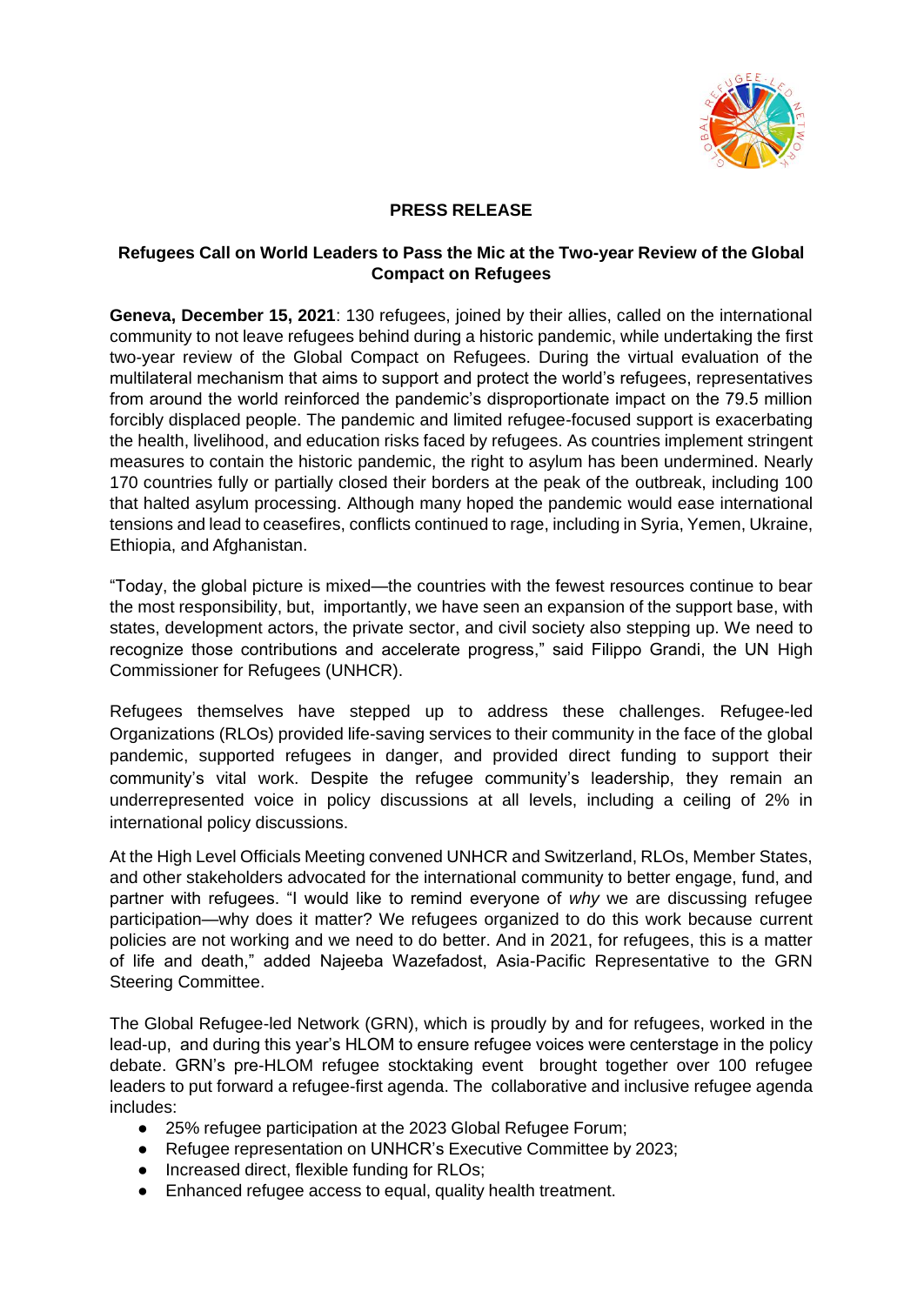The GRN welcomes the inclusion of these priorities in the official HLOM outcome document prepared by UNHCR. The GRN's new report, *Power & The Margins: The State of Refugee Participation*, strongly supports this agenda. The report offers a comprehensive review of the progress made since the 2019 Global Refugee Forum, evaluates the current state of refugee policy-making, and charts a clear path forward.

"Meaningful refugee participation requires a capable, networked, and well-resourced refugee civil society. The GRN works to support refugee-led organizations around the world to ensure they can meaningfully engage in policy processes," said Shaza Alrihawi, European Representative of the GRN Steering Committee, during her intervention at the GRN-led Meaningful Participation Side Event on Monday, 13 December.

There is significant momentum for greater refugee inclusion in decisions about their lives. GRN, along with Australia, Canada, Denmark and the Netherlands, the Open Society Foundation, IKEA Foundation, the International Federation of the Red Cross, Oxfam, and Independent Diplomat significantly contributed by launching the Refugee Participation Pledge. The Pledge, which was drafted by refugees in 2019, is designed to ensure that refugees will be in the room and meaningfully engaged for policy debates. It also requires signatories to monitor and report on the progress they have made to include refugees, at upcoming high-level meetings and fora.

The United States, CARE Global, and Save the Children are among the latest to officially back the Meaningful Participation Pledge. In a strong show of support for meaningful refugee participation, both the United States and Germany included a refugee in their official delegation for the first time, at the recently concluded HLOM. This follows Canada's leadership in 2019 when its delegation to the Global Refugee Forum was advised by and included a refugee.

"We are honored to have Dauda Sesay as our first-ever refugee advisor at this year's UNHCR High-Level Officials Meeting on implementation of the Global Compact on Refugees,'' said Nancy Izzo Jackson, Senior Bureau Official, Bureau of Population, Refugees and Migration. "Mr. Sesay is a community advocate and founding member and president of the Louisiana Organization for Refugees and Immigrants, assisting other refugees and immigrants with integration into the United States. Mr. Sesay's experience, actions, and commitment to community, and those of countless other refugees, mobilize and inspire us to improve our collective efforts to support refugee inclusion. We value refugees' active participation and commit ourselves to including their critical voices on refugee issues in future delegations."

These achievements will further entrench the growing movement to increase refugee participation in policymaking discussions about them. Nevertheless, much work remains to be done. "The refugee community is powerful – we are human rights activists, innovators, first-responders, and entrepreneurs. It is time for the international community to pass the mic to the refugee community. We want to partner with you to be part of the solution," advised Eliasib Amet Herrera, Latin America Representative to the GRN Steering Committee.